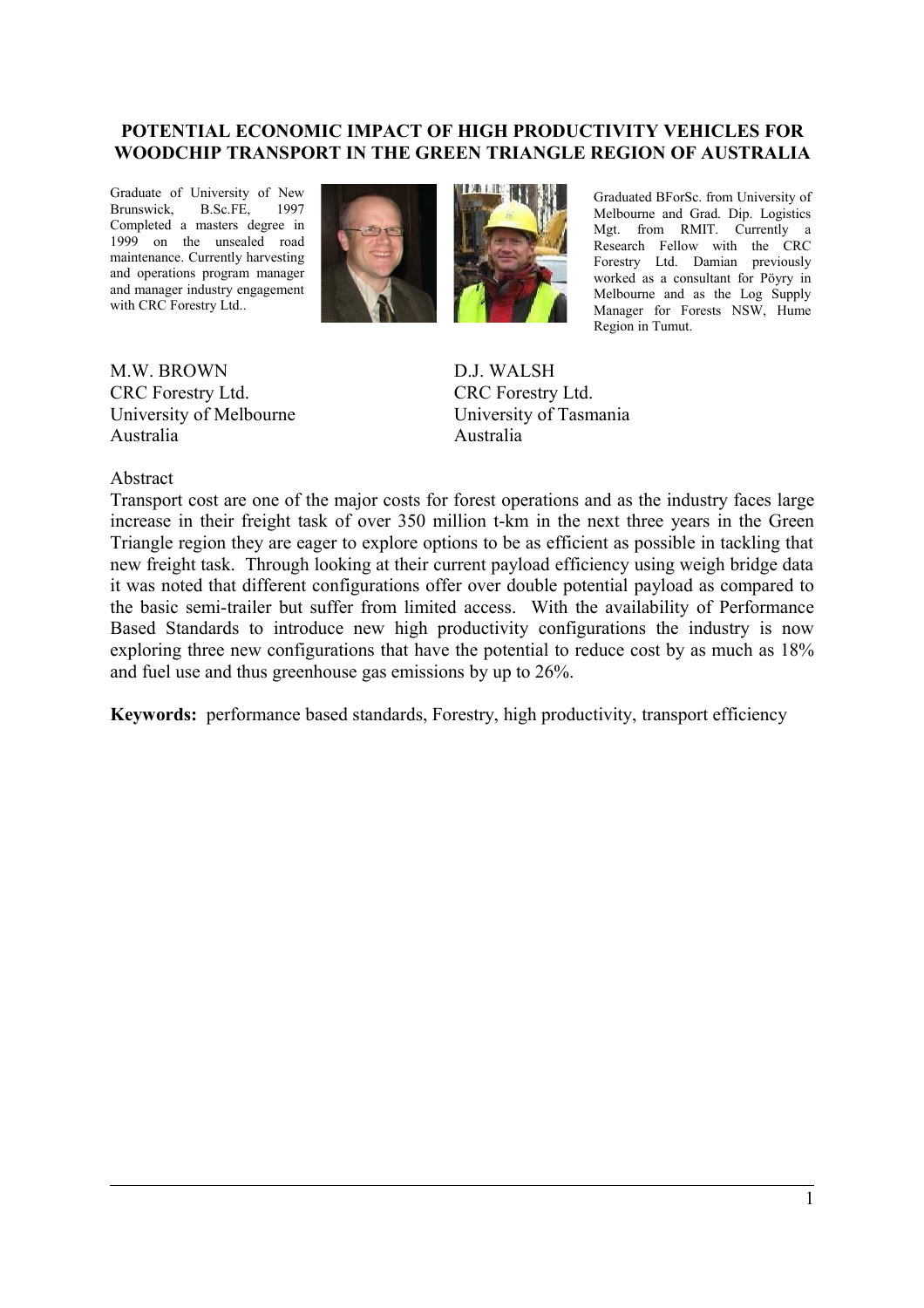# **Introduction**

Over the next 5 years the annual transport of plantation eucalyptus wood chips will increase more than 6 fold to over 350 million tonne kilometres per year in the Green Triangle region of south-west Victoria and the south-east of South Australia. According to Lambert (2006) this will represent nearly a doubling of the forestry freight task in the region and will more than double the freight flow through the Port of Portland, the destination for most of the new wood chip resource. With such a large increase in the freight task the forest industry in the area is actively investigating viable and cost effective transport solutions to help minimize the costs, fuel use and logistics complexity.

In his assessment of the new transport task Lambert (2006) identified that the use of Bdoubles over semi-trailers would reduce the required fleet size by 25% and if a high productivity configuration like a road train could gain route access a further 15% reduction would be possible. While B-doubles are relatively common in the Green Triangle, and based on the quality of roads in the area are able to access up to 80% of the new freight task, road trains have not been permitted to be used in the area because of the potential negative impacts on road infrastructure and public concerns of the social impact of such vehicles. Since the 2006 report by Lambert the additional opportunity to use high productivity vehicles (HPV) approved through performance based standards (PBS) has become available to the industry and initial proposals include a quad-B-double and the use of steerable wheel semi-trailers. With the background of the current forestry fleet performance relative to payload efficiency

the potential of these two new HPV configurations will be explored for their potential impact on transport cost, fuel use and related emissions as well as the logistics of the operations.

# **Current haul operations**

In order to understand the potential economic impact of the new HPV configurations it was important to clearly understand the performance of the existing configurations. To better understand the current payload performance with semi-trailers, B-doubles and road trains currently used in forestry transport, weighbridge data was collected from six companies across Australia for a period of six to twelve months each. Using tare weights and allowable gross vehicle weights for the three configurations the potential payload for each was established with a summary in [Table 1.](#page-1-0)

# <span id="page-1-0"></span>**Table 1: Summary of weighbridge data**

|                  |            |           |            |            | Average     |
|------------------|------------|-----------|------------|------------|-------------|
|                  |            |           | Legal      | Average    | Potential   |
|                  | $#$ Trucks | $#$ Loads | $GVM1$ (t) | Tare $(t)$ | Payload (t) |
| Semi-Trailers    | 97         | 9962      | 42.5       | 18.3       | 24.2        |
| <b>B-doubles</b> | 87         | 17212     | 62.5       | 22.7       | 39.8        |
| 79t Road Trains  | 209        | 20071     | 79.0       | 28.6       | 50.4        |

We can see that based on current performance the move from semi-trailer to B-double represents a 64% improvement in payload and a further 27% for the move up to road trains.

<span id="page-1-1"></span><sup>1</sup> GVM – **G**ross **V**ehicle **M**ass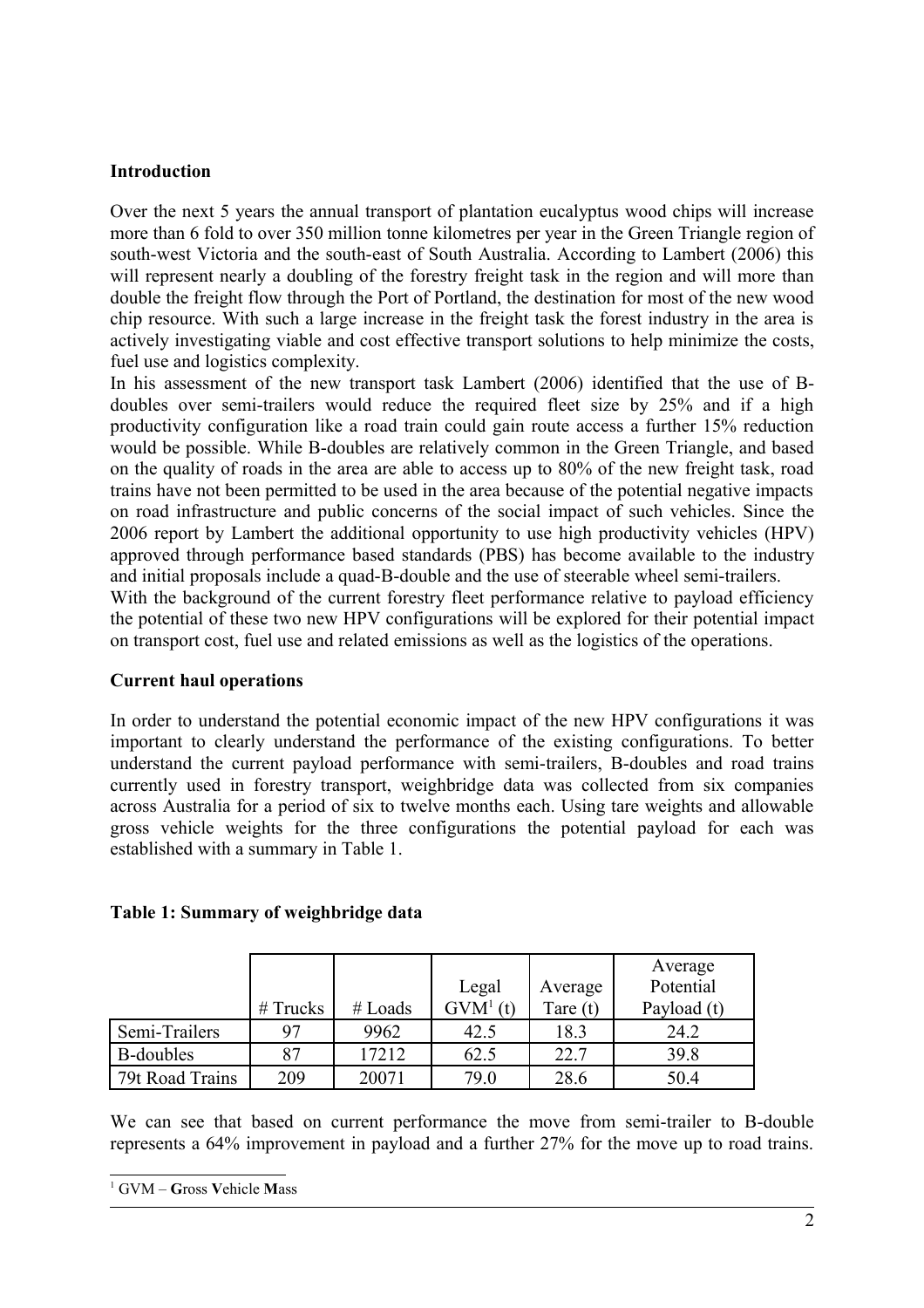These results are not a surprise and are supported in practice where the larger configurations are used, but due to their size and design are often restricted in use due to physical infrastructure limits or simple public acceptance.

In the Green Triangle region due to roads and regulatory limits only semi trailers and Bdoubles are currently available and therefore will be the baseline values for comparison in this case study. Based on internal assessments by each of the three major companies in the Green Triangle region, Great Southern Plantations Ltd., Australian Bluegum Plantations Ltd. and ITC Ltd., 80% of their plantations are accessible with B-doubles with the remaining 20% only able to be accessed with semi-trailer configurations.

# **Potential High Productivity Vehicles with PBS**

With recent introduction of PBS in Australia alternative HPV have become possible to achieve or exceed the current payload performance with more infrastructure friendly, safer and more publicly acceptable designs. As a result the forest industry is exploring three new configurations that meet or exceed the performance criteria for access to routes currently limited to semi-trailers and/or B-doubles. One of the configurations is a quad B-double configuration based on the National Transport Commission's (NTC) blue print vehicle with Level 2 route access, roughly equivalent to B-double routes for the Green Triangle region. The other two configurations are based on new trailer designs using steerable wheel technology one of which could have Level 1 route access, roughly equivalent to semi-trailer routes in the Green Triangle region and could be coupled to make a road train for Level 3 route access and in some cases permitted access to Level 2 routes. The second steerable wheel trailer would be done as a b-double replacement for Level 2 route access.

# **1.1 Quad B-Double**

One concept that has shown promise for several bulk transport applications, including wood chip transport in the forest industry, is the quad-B-double configuration done as a PBS blueprint configuration by NTC for Level 2 route access when coupled with an appropriate prime mover. [Figure 1s](#page-3-0)hows the quad-B-double configuration. Through the inclusion of two additional self-steering axles over a traditional B-double the GVM is increased by 14.5 tonnes. This approach is favoured by the transport industry as it is design and technology they are familiar with and at only 1 m longer than a B-double, the industry believes the task of gaining public acceptance will be less onerous with a reasonable level of effort for routes already approved for B-double use.

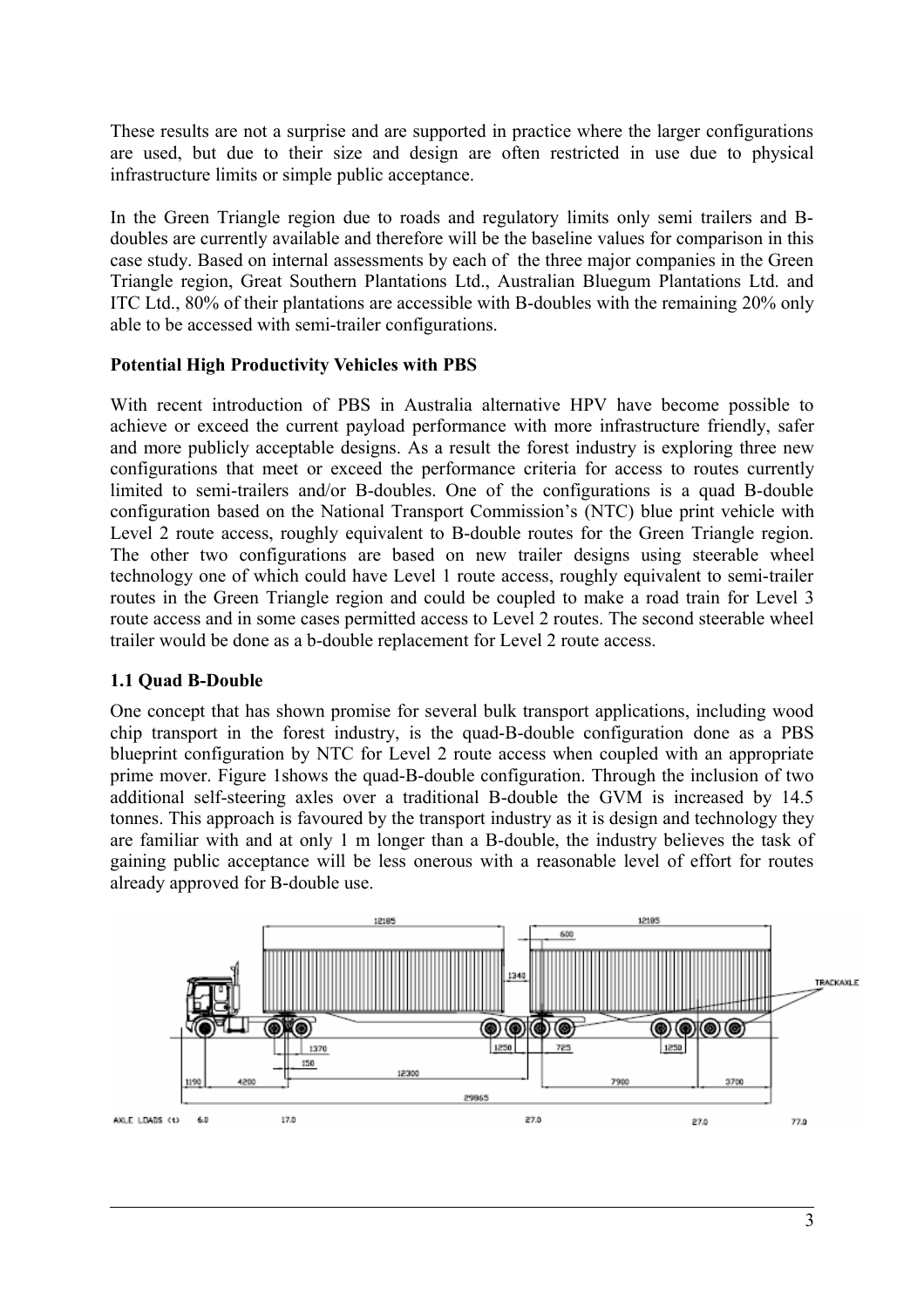#### <span id="page-3-0"></span>**Figure 1: Quad B-double**

Initial evaluation of the concept for wood chip transport has verified that the configuration will allow sufficient volume to reach full loads based on wood chip density the companies currently work with . Since the quad-B-double is not currently hauling woodchips determining the tare weight for evaluation of the impact on haulage efficiency requires certain assumptions to be made. First, since the quad-B-double design is the same as the standard Bdouble, it is assumed the tare weights would be about the same with an allowance for the two additional axles and the extra one meter of length. Each axle weighs between 800 kg and 1200 kg depending on the axle design and suspension, with self-steering axles tending to the heavier end of the range. The weight of the extra meter in length would vary between 200 kg and 400 kg depending on frame and wall materials. Based on these ranges it is assumed the quad-B-double would weigh, on average about 2400 kg more than a standard B-double giving a probable average tare weight of 25.1 tonnes and a potential payload of 51.9 tonnes.

Like the weights, because the trailer has no history of hauling woodchips, the costs of operations have to be estimated based on current B-double operations. To account for the extra axles and length the purchase price was increased over a standard B-double by \$15,000. However, this could be highly variable based on the market and competition. Operating costs could be more confidently estimated as they are linked to the GVM where fuel consumption and vehicle maintenance was increased relative the increase in weight of the vehicle. [Table 2](#page-3-1) shows a summary of the comparison of the two vehicles. The results show that the quad-Bdouble would have a per tonne cost 18% lower than the current standard B-doubles with the 30% increase in payload. Because more wood is transported per load, even with an increase in fuel consumption per 100 km travelled to account for the extra weight, the fuel use for a given freight task would be expected to be 12% L/t-km less using quad-B-doubles instead of standard B-doubles. Thus 12% less greenhouse gas emissions would also result from using quad-B-doubles.

|                                  | B-double | Quad-B-double | Difference $(\% )$ |
|----------------------------------|----------|---------------|--------------------|
| Payload (t)                      | 39.8     | 51.9          | $30.4\%$           |
| Fuel use $(l/t-km)$              | 0.033    | 0.029         | 12.1%              |
| Operating $cost(\frac{5}{t-km})$ | 0.181    | 0.148         | 18.2%              |
| Trips per year                   | 70,352   | 53,950        | 23.3%              |

<span id="page-3-1"></span>**Table 2: Summary of comparison on B-double and Quad-B-double**

Taking these results and applying them to the Green Triangle case study of 350,000,000 t-km per annum of wood chip transport, with Level 2 route access the quad-B-double (NTC) will only be an alternative for those plantations currently accessible for B-doubles or 80% of the freight task. As a result there is a potential to reduce the costs of the total eucalypt plantation freight task in the Green Triangle by about 14% and reduce the fuel and greenhouse gas emissions by about 10%. It is also of notable benefit that the 30% increase in payload will result in over 16,000 fewer truck trips per year.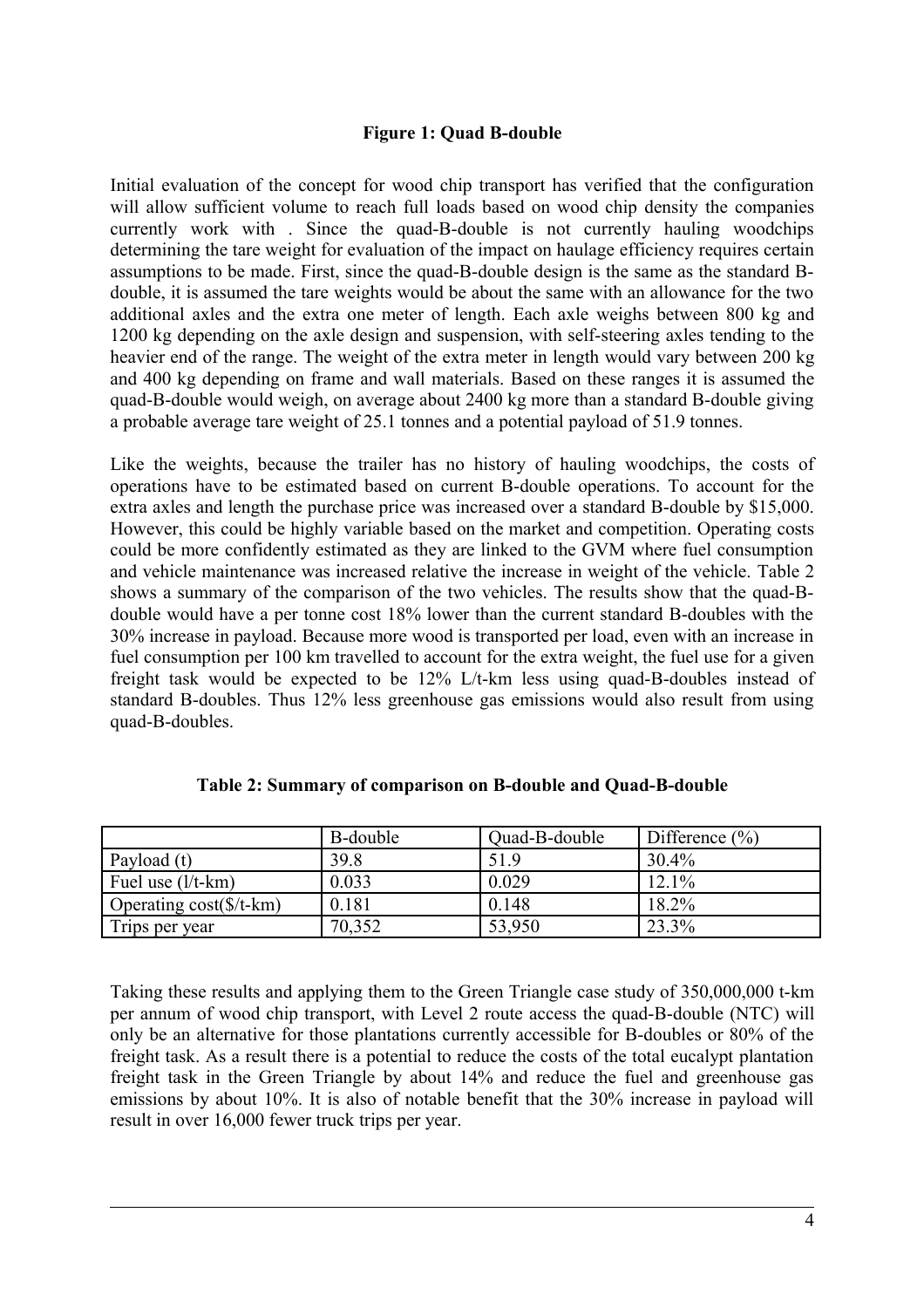# **1.2 Steerable Wheel Trailers**

Steerable Wheel Systems Pty Ltd (SWS) has developed an innovative modular steerable wheel system that comprises twin wheels with integrated suspension that are electronically controlled (Prem, May & Davey 2008). There are many advantages created with this new technology highlighted in the report that 'have significant positive outcomes on vehicle productivity, safety performance, infrastructure impacts and occupational health and safety' (Prem, May & Davey 2008), but of particular interest for the blue gum plantation industry with regards to woodchip transport is the lack of trailer wheel axles allowing for greater load volumes with a lower centre of gravity. In addition, the actively steered wheels allow for longer single trailer units that can be unloaded more quickly than multiple trailer configurations together with potential wheel spacing options that allow for higher GVM within current semi-trailer and B-double dimensions.

As a new technology the steerable wheel trailers perform quite differently to the traditional configurations and without a trailer currently operating for bulk commodity transport like that considered for woodchip transport it is important to look carefully at how the vehicle will perform within PBS standards. [Table 3,](#page-5-0) shows the results of comprehensive modelling done for SWS which they have provided for this report. This modelling is for the 18.75 m configuration and you will note it exceeds requirements for all the criteria for Level 1 route access.

As part of their strategy to introduce the steerable wheel technology to the Australian transport industry SWS is building a set of 18.75 m configuration bulk transport trailers. The trailers will be used to verify the performance modelling in [Table 3a](#page-5-0)nd will be used to further test the concept of coupling two units with a powered dolly for Level 3 route access and potentially permitted Level 2 route access where payloads could exceed 100 tonnes while only exceeding the length limit in the performance based standards for level 2 route access.

Assuming successful performance verification, the 18.75 m configuration will be tested in woodchip transport later in 2010 to evaluate and confirm the physical and economic performance of the configuration for the eucalypt plantation forest industry. If successful, further opportunities with a longer 26 m configuration and road train configurations will be explored. While modelling has not been completed for the 26 m configurations, based on how the technology works it is expected that it will perform equally well for Level 2 route access. [Figure 2](#page-6-0) is a conceptual diagram of the 18.75 m steerable wheel configuration for Level 2 route access. The Level 1 route access 18.75 m unit would have one less axle, whereas the 26 m configuration would have an additional axle.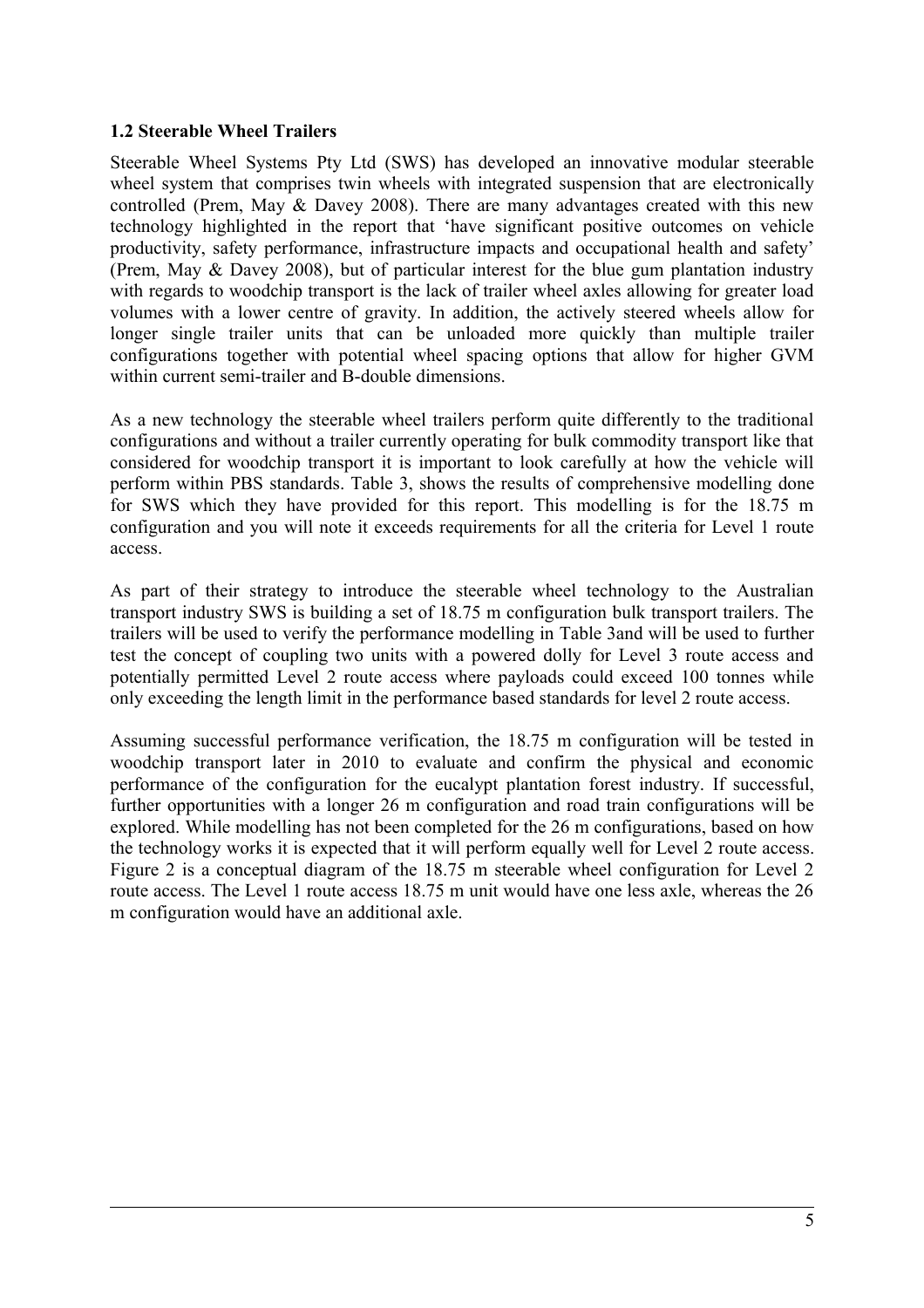|                                        | Performance<br><b>Value</b>                                                                                                                                  |                                                                             |                                                        |                                           |               |  |
|----------------------------------------|--------------------------------------------------------------------------------------------------------------------------------------------------------------|-----------------------------------------------------------------------------|--------------------------------------------------------|-------------------------------------------|---------------|--|
| <b>Performance Standard</b>            | <b>Bulk products</b>                                                                                                                                         |                                                                             | <b>Performance Requirement</b><br>LI<br>L2<br>L3<br>L4 |                                           |               |  |
|                                        |                                                                                                                                                              |                                                                             |                                                        |                                           |               |  |
| 1 Startability                         | 24%                                                                                                                                                          | $\geq15\%$                                                                  | $\geq$ 12%                                             | $\geq10\%$                                | $\geq 5\%$    |  |
| 2 Gradeability                         |                                                                                                                                                              |                                                                             |                                                        |                                           |               |  |
| a) Maintain forward motion on grade    | 33.20%                                                                                                                                                       | $\geq$ 20%                                                                  | >15%                                                   | $\geq$ 12%                                | $\geq$ 8%     |  |
| b) Minimum speed on 1% grade           | 93.7km/h                                                                                                                                                     | ≥80km/h                                                                     |                                                        | $\geq$ 70km/h $\geq$ 70km/h $\geq$ 60km/h |               |  |
| 3 Acceleration Capability              |                                                                                                                                                              |                                                                             |                                                        |                                           |               |  |
|                                        |                                                                                                                                                              | Modelling demonstrates the vehicle satifies the<br>performance requirements |                                                        |                                           |               |  |
| 4 Tracking Ability on a Straight Path  | 2.8 <sub>m</sub>                                                                                                                                             | $\leq 2.9m$                                                                 | $\leq 3.0$ m                                           | $\leq$ 3.1m                               | $\leq$ 3.3m   |  |
| 5 Overtaking Provision (Level of       | 18.75 OAL                                                                                                                                                    |                                                                             |                                                        |                                           |               |  |
| Service)                               |                                                                                                                                                              |                                                                             |                                                        |                                           |               |  |
| 6 Low-Speed Swept Path Width           | 5.9m                                                                                                                                                         | $\leq 7.4m$                                                                 | $\leq 8.7$ m                                           | $\leq 10.1m$                              | $\leq$ 13.7m  |  |
| 7 Frontal Swing                        |                                                                                                                                                              |                                                                             |                                                        |                                           |               |  |
| a) Prime mover                         | 0.3 <sub>m</sub>                                                                                                                                             |                                                                             | ≤ $0.70$ m                                             |                                           |               |  |
| b) Semi-trailers                       |                                                                                                                                                              |                                                                             |                                                        |                                           |               |  |
| i) maximum of difference (MoD)         | n/a                                                                                                                                                          |                                                                             | $\leq 0.40$ m                                          |                                           |               |  |
| ii) difference of maxima (DoM))        | n/a                                                                                                                                                          |                                                                             | < 0.20m                                                |                                           |               |  |
| 8 Tail Swing                           | 0.19 <sub>m</sub>                                                                                                                                            | ≤ $0.30$ m                                                                  | ≤0.35 $m$                                              | $\leq 0.35$ m                             | $\leq 0.50$ m |  |
| 9 Steer Tyre Friction Demand           | 34.00%                                                                                                                                                       |                                                                             | $\leq 80\%$                                            |                                           |               |  |
| <b>10 Static Rollover Threshold</b>    | 0.67g                                                                                                                                                        |                                                                             | $\geq 0.35$ g                                          |                                           |               |  |
| 11 Rearward Amplification              | 1                                                                                                                                                            |                                                                             | $\leq$ 5.7SRT $_{rev}$ , 3.82                          |                                           |               |  |
| 12 High-Speed Transient Offtracking    | 0.1 <sub>m</sub>                                                                                                                                             |                                                                             |                                                        |                                           |               |  |
| <b>13 Yaw Damping Coefficient</b>      | $\mathbf{1}$                                                                                                                                                 | ≤ $0.6$ m                                                                   | < 0.8m                                                 | $\leq1.0m$                                | $\leq 1.2m$   |  |
|                                        |                                                                                                                                                              |                                                                             | >0.15                                                  |                                           |               |  |
| 14 Directional Stability Under Braking | ABS/EBS                                                                                                                                                      |                                                                             | Meets the performance requirements                     |                                           |               |  |
|                                        |                                                                                                                                                              |                                                                             |                                                        |                                           |               |  |
|                                        |                                                                                                                                                              |                                                                             |                                                        |                                           |               |  |
|                                        |                                                                                                                                                              |                                                                             |                                                        |                                           |               |  |
|                                        |                                                                                                                                                              |                                                                             |                                                        |                                           |               |  |
|                                        | Performance                                                                                                                                                  |                                                                             | Performance Requirement <sup>a</sup>                   |                                           |               |  |
| <b>Performance Standard</b>            | Value                                                                                                                                                        | ы                                                                           | L2                                                     | L3                                        | L4            |  |
| 1 Pavement Vertical Loading            |                                                                                                                                                              |                                                                             |                                                        |                                           |               |  |
| a) Average SARS per Axle Group         | GML/HML loads                                                                                                                                                |                                                                             | 9 tonnes per single axle group                         |                                           |               |  |
| b) Load sharing                        | All axles and                                                                                                                                                |                                                                             |                                                        |                                           |               |  |
|                                        | wheels                                                                                                                                                       |                                                                             | 2 or more axles in a groups load share                 |                                           |               |  |
| 2 Pavement Horizontal Loading          |                                                                                                                                                              |                                                                             |                                                        |                                           |               |  |
| a) Steerable Axles                     |                                                                                                                                                              |                                                                             |                                                        |                                           |               |  |
| i) Number of axles in group            | All wheels are<br>steerable                                                                                                                                  | $if > 3$ axles add at least 1 steerable axle                                |                                                        |                                           |               |  |
|                                        | All wheels are                                                                                                                                               |                                                                             |                                                        |                                           |               |  |
| ii) Axle group spread                  | steerable                                                                                                                                                    | if spread > 3.05m add at least 1 steerable axle                             |                                                        |                                           |               |  |
| b) Driving Axles                       |                                                                                                                                                              |                                                                             |                                                        |                                           |               |  |
| i) max GCM (tandem axle drive)         | 50 t (L1), 59 t (L2)                                                                                                                                         | $\leq 62.5t$                                                                | ≤ $90.5t$                                              | $≤90.5t$                                  | $\leq 120t$   |  |
| ii) distribution of tractive effort    | Equal                                                                                                                                                        |                                                                             | equal distribution of tractive effort                  |                                           |               |  |
| 3 Tyre Contact Pressure Distribution   |                                                                                                                                                              |                                                                             |                                                        |                                           |               |  |
| Tyre inflation pressure                | <825kPa                                                                                                                                                      |                                                                             |                                                        |                                           |               |  |
|                                        |                                                                                                                                                              |                                                                             |                                                        |                                           |               |  |
|                                        | ( <b>825kPa</b> <sup>d</sup> )                                                                                                                               | ≤825kPa for radial ply tyres, ≤700kPa for other                             |                                                        |                                           |               |  |
| 4 Bridge Loading                       | L1 50 t, L2 54.7 t<br>& 57 t. L3 & 4 -                                                                                                                       |                                                                             |                                                        |                                           |               |  |
|                                        | 59 t                                                                                                                                                         |                                                                             | $MERNV \leq 1.0$                                       |                                           |               |  |
|                                        |                                                                                                                                                              |                                                                             |                                                        |                                           |               |  |
|                                        | a) Performance requirements as set out in National Road Transport Commission PBS Standards<br>b) All axle groups are either at or below General Mass Limits. |                                                                             |                                                        |                                           |               |  |
|                                        | c) Load sharing between all modular steerable wheel-pair groups and between each wheel pair.                                                                 |                                                                             |                                                        |                                           |               |  |

# <span id="page-5-0"></span>**Table 3: Dynamic modelling results for 18.75 m steerable wheel configuration**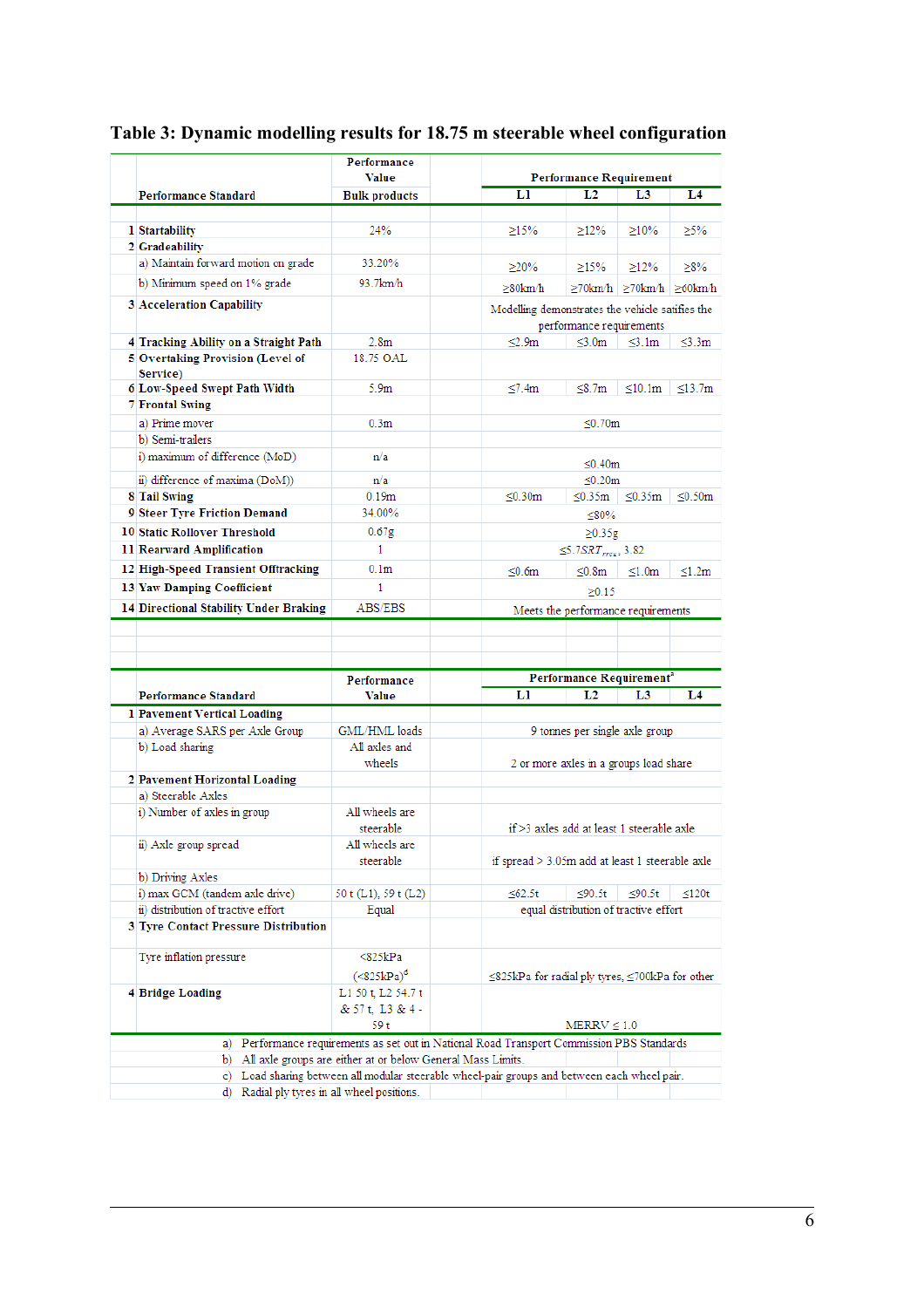

**Figure 2: Steerable wheel trailer**

<span id="page-6-0"></span>The steerable wheel trailers are a new concept based on a new technology with new trailer designs tailored to the technology and, like the quad-B-double, there are no examples on the road to obtain actual weight and cost information. Weights and payload are derived from theoretical weights provided by design models from the manufacturer and costs are based on the proposed costing models from the manufacturer. In the case of the 18.75 m configuration the allowable GVM based on PBS will be 49.3 tonnes on Level 1 routes and 55.7 tonnes on Level 2 routes. In the three axle design configuration for Level 1 routes only the unit is expected to have a tare weight of 14.4 tonnes and the four axle version that can be used for Level 2 routes would be 1 tonne heavier. Since it would be more practical for industry to have the flexibility of the four axle trailer it was used for the comparison. The 26 meter configuration would have a 68 tonne GVM on Level 2 routes and the design model predicts a tare weight of 18.4 tonnes.

[Table 4l](#page-6-1)ooks at the summary of impacts of replacing the existing configurations with comparable steerable wheel configurations. In an operation that requires high levels of flexibility in the fleet to move between Level 1 and 2 routes, a transport company might take the approach of using only the 18.75 m for the entire freight task but the more likely approach would be a mixed fleet of the 26 m vehicles for Level 2 routes and 18.75 m vehicles for Level 1 routes.

|                                  | Semi trailer | 18.75-SW-L1 | Difference $(\% )$       |
|----------------------------------|--------------|-------------|--------------------------|
| Payload (t)                      | 24.2         | 34.9        | 44.2%                    |
| Fuel use (l/t-km)                | 0.042        | 0.031       | 26.2%                    |
| Operating $cost(\frac{f}{k+km})$ | 0.238        | 0.209       | 12.2%                    |
| Trips per year                   | 28,926       | 20,058      | 30.7%                    |
|                                  |              |             |                          |
|                                  | B-double     | 18.75-SW-L2 | Difference $\frac{0}{0}$ |
| Payload (t)                      | 39.8         | 41.3        | 3.8%                     |
| Fuel use $(l/t$ -km)             | 0.033        | 0.027       | 18.2%                    |
| Operating $cost(\frac{5}{t-km})$ | 0.181        | 0.174       | 3.9%                     |
| Trips per year                   | 70,352       | 67,796      | 3.6%                     |

#### <span id="page-6-1"></span>**Table 4: Summary of potential payload performance for all configurations considered**